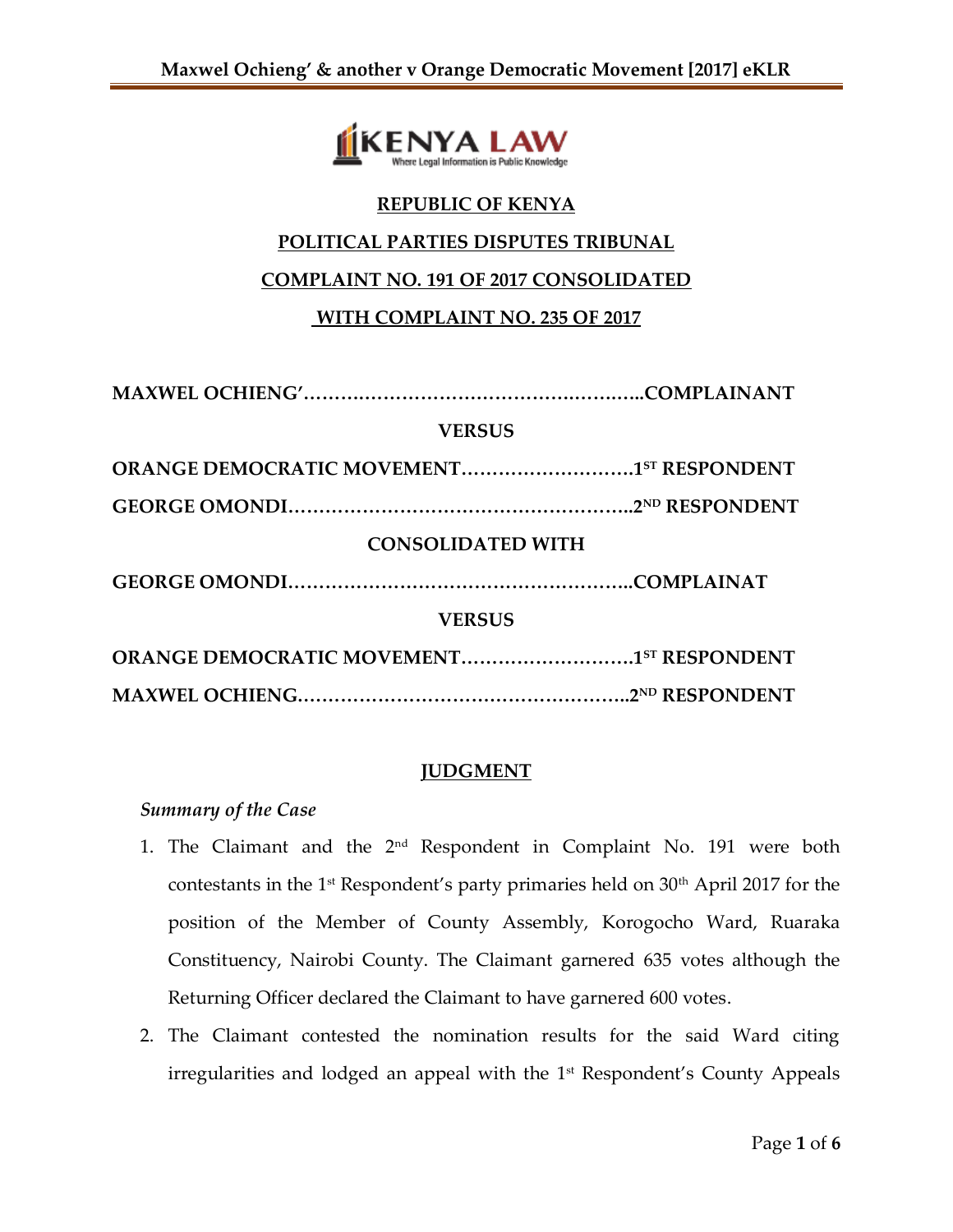Tribunal. The alleged irregularities included the refusal by the 2nd Respondent to allow for the transportation of ballot boxes and papers, the Returning Officer and  $2^{\rm nd}$  Respondent locked themselves in a room and were later joined by the  $2^{\rm nd}$ Respondent's friend to the exclusion of the Claimant, the Returning Officer upon coming out of the room announced the results and declared the  $2<sup>nd</sup>$  Respondent the winner by garnering 619 votes contrary to the 568 votes the  $2<sup>nd</sup>$  Respondent got.

- 3. Consequently, the  $1<sup>st</sup>$  Respondent's County Appeals Tribunal made its findings and concluded that the 2nd Respondent refused to allow the transportation of ballot boxes and papers to the tallying centre at Chandaria Primary School. For these reasons, the  $1<sup>st</sup>$  Respondent's Appeals Tribunal vide its judgment dated  $6<sup>th</sup>$ May 2017 allowed the Claimant's appeal, revoked the 2<sup>nd</sup> Respondent's nomination certificate, upheld the Claimant's nomination and issued him with an interim certificate.
- 4. Despite its said judgment, the  $1<sup>st</sup>$  Respondent went ahead and issued the  $2<sup>nd</sup>$ Respondent with the final nomination certificate prompting the filing of the complaint herein for the following prayers:
	- a) An order restraining the  $1<sup>st</sup>$  Respondent or its servants from submitting the name of the  $2<sup>nd</sup>$  Respondent to the IEBC as the valid  $1<sup>st</sup>$  Respondent's nominee for the position of the Member of County Assembly, Korogocho Ward, Ruaraka Constituency, Nairobi County.
	- b) An order declaring the Claimant as the valid 1<sup>st</sup> Respondent's nominee for the position of the Member of County Assembly, Korogocho Ward, Ruaraka Constituency, Nairobi County.
	- c) A declaration that the award of the nomination certificate to the  $2<sup>nd</sup>$ Respondent or any other person, other than the Claimant, as the candidate for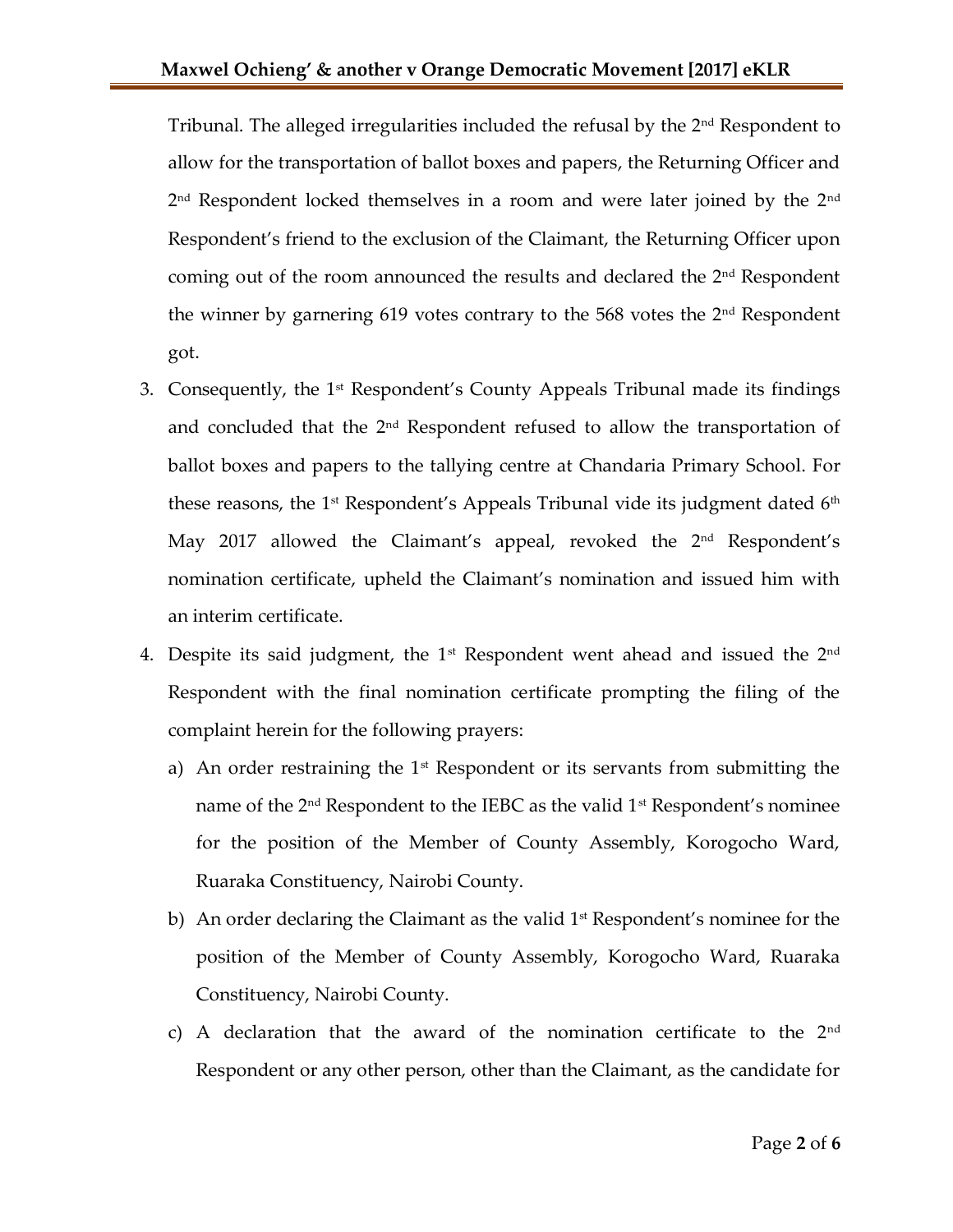the position of the Member of County Assembly, Korogocho Ward, Ruaraka Constituency, Nairobi County, if any, is null and void.

- d) An order directing the  $1<sup>st</sup>$  Respondent to issue the Claimant with the final nomination certificate as the 1st Respondent's nominee for the position of the Member of County Assembly, Korogocho Ward, Ruaraka Constituency, Nairobi County.
- 5. In reply, the Respondents stated that the  $2<sup>nd</sup>$  Respondent was validly declared the winner having garnered 619 votes. The Respondents also disputed the jurisdiction of the 1st Respondent's Special County Appeals Tribunal saying it is not recognised by the 1<sup>st</sup> Respondent's rules and as such, implored this Tribunal to reject it and dismiss the Claimant's complaint forthwith.

#### *Issues for Determination*

6. The primary issue for determination is whether the  $1^{\text{st}}$  Respondent's nominations for the position of the Member of County Assembly, Korogocho Ward, Ruaraka Constituency, Nairobi County held on 30<sup>th</sup> April 2017 was free, fair and credible.

#### *Analysis*

- 7. The requirement for free and fair elections is one of the general principles undergirding Kenya's electoral processes. For an election exercise to be said to have been free and fair, the following conditions must be met, namely the electors must have voted through secret balloting, free from violence, intimidation and improper influence or corruption, conducted by an independent body, transparent and administered in an impartial, neutral, efficient, accurate and accountable manner.
- 8. These requirements also underlie the citizens' rights and freedoms contained in *Article 38* of the *Constitution of Kenya, 2010,* and as such, are binding on a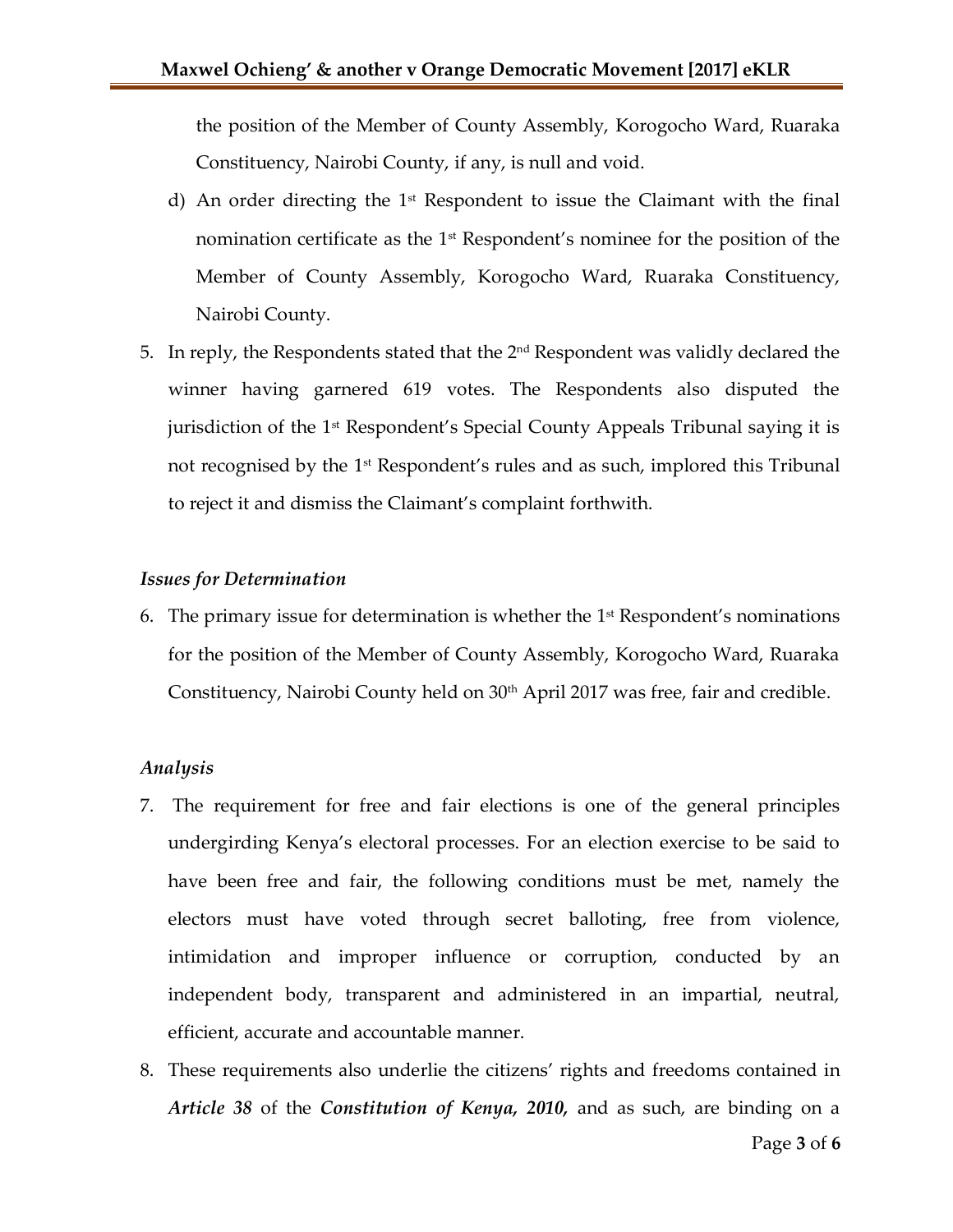political party's nomination exercise. *Article 38* guarantees the right of every citizen to make political choices, which includes the rights to form and participate in the activities of a political party. In this regard, one has the right to take part in a free, fair and regular elections based on universal suffrage and the free expression of will to vie for any office of any political party to which such a person is a member.

- 9. To this end, *Article 91 (1) (d)* of the Constitution specifically obligates political parties in Kenya to abide by the democratic principles of good governance, promote and practice democracy through regular, fair and free elections within the party.
- 10. To fulfil these constitutional requirements, *section 9* of the *Political Parties Act, 2011* read together with the *Second Schedule* of the same sets out the key issues that must be contained in the constitutions of all duly registered political parties in Kenya. The relevant point for our purposes in the matter is the rule that a political party constitution must establish guidelines for, among other things, the nomination of candidates for elections.
- 11. The 1st Respondent's nomination rules also guarantee the rights and freedoms of their members to free, fair and credible elections. Indeed, the Claimant had legitimate reason to expect the  $1^\text{st}$  Respondent to conduct the nomination exercise for the position of the Member of County Assembly, Korogocho Ward, Ruaraka Constituency, Nairobi County in a manner that was free, fair and credible.
- 12. For this reason, we find that the act of locking out the Claimant from the room where the Returning Officer and 2<sup>nd</sup> Respondent locked themselves in and were later joined by the 2<sup>nd</sup> Respondent's friend rendered the process opaque, unaccountable and inaccurate. This, to us, means that it would be difficult to determine who the actual winner for the said nomination was.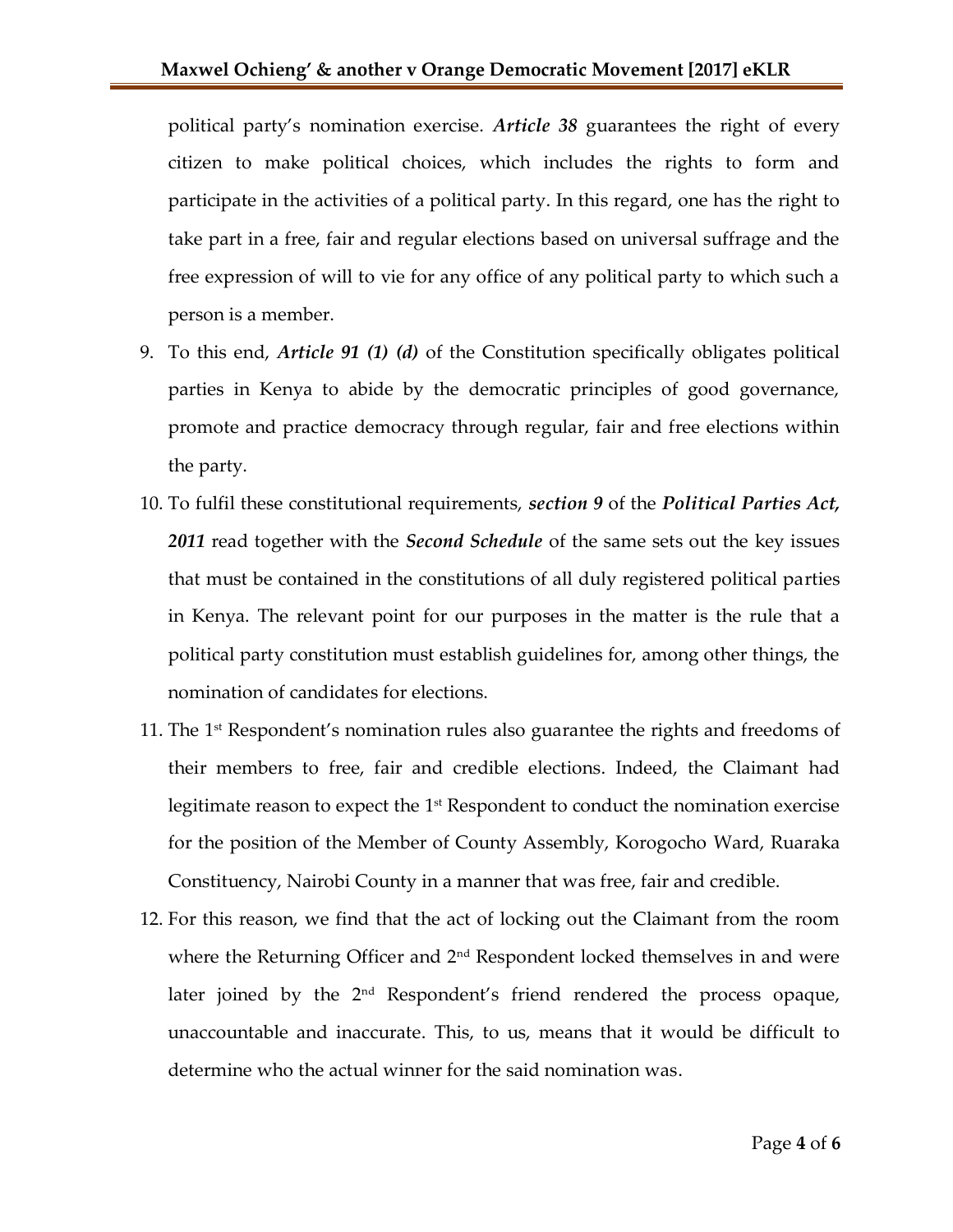- 13. The 1st Respondent's County Appeals Tribunal also found that the process was flawed and revoked the 2<sup>nd</sup> Respondent's nomination certificate and ordered for the issuance of the same to the Claimant. However, we have an issue with this last order of the 1<sup>st</sup> Respondent Special County Appeals Tribunal. In other words, the question is, on what basis did the  $1<sup>st</sup>$  Respondent order the Claimant to be issued with the final nomination certificate considering that the process opaque, unaccountable and inaccurate?
- 14. On the question of whether the  $1<sup>st</sup>$  Respondent's Special County Appeals Tribunal had jurisdiction to entertain the Claimant's appeal lodged before it, we have the following to say. The 1<sup>st</sup> Respondent's nomination rules establish County Appeals Tribunal and for sure do not make mention of a Special County Appeals Tribunal. Nonetheless, this Tribunal of the view that the mere use or the inclusion of the word "Special" next to the County Appeals Tribunal to make it Special County Appeals Tribunal does not deprive the said Appeals Tribunal of the jurisdiction to adjudicate any dispute filed before it provided it relates to the just concluded party primaries of the  $1<sup>st</sup>$  Respondent. Accordingly, the Claimant was within his rights to lodge his complaint and seek for redress from the  $1<sup>st</sup>$ Respondent's Special County Appeals Tribunal.
- 15. For the reasons advanced above, this Tribunal is persuaded by the Claimant's arguments that the  $1<sup>st</sup>$  Respondent was wrong to disobey its own decision dated  $6<sup>th</sup>$  May 2017 and was not justified to issue the 2 $<sup>nd</sup>$  Respondent with the final</sup> nomination certificate.

#### *Orders*

16. In the premises, this Tribunal orders as follows:

*a) That the Claimant's case be and is hereby allowed.*